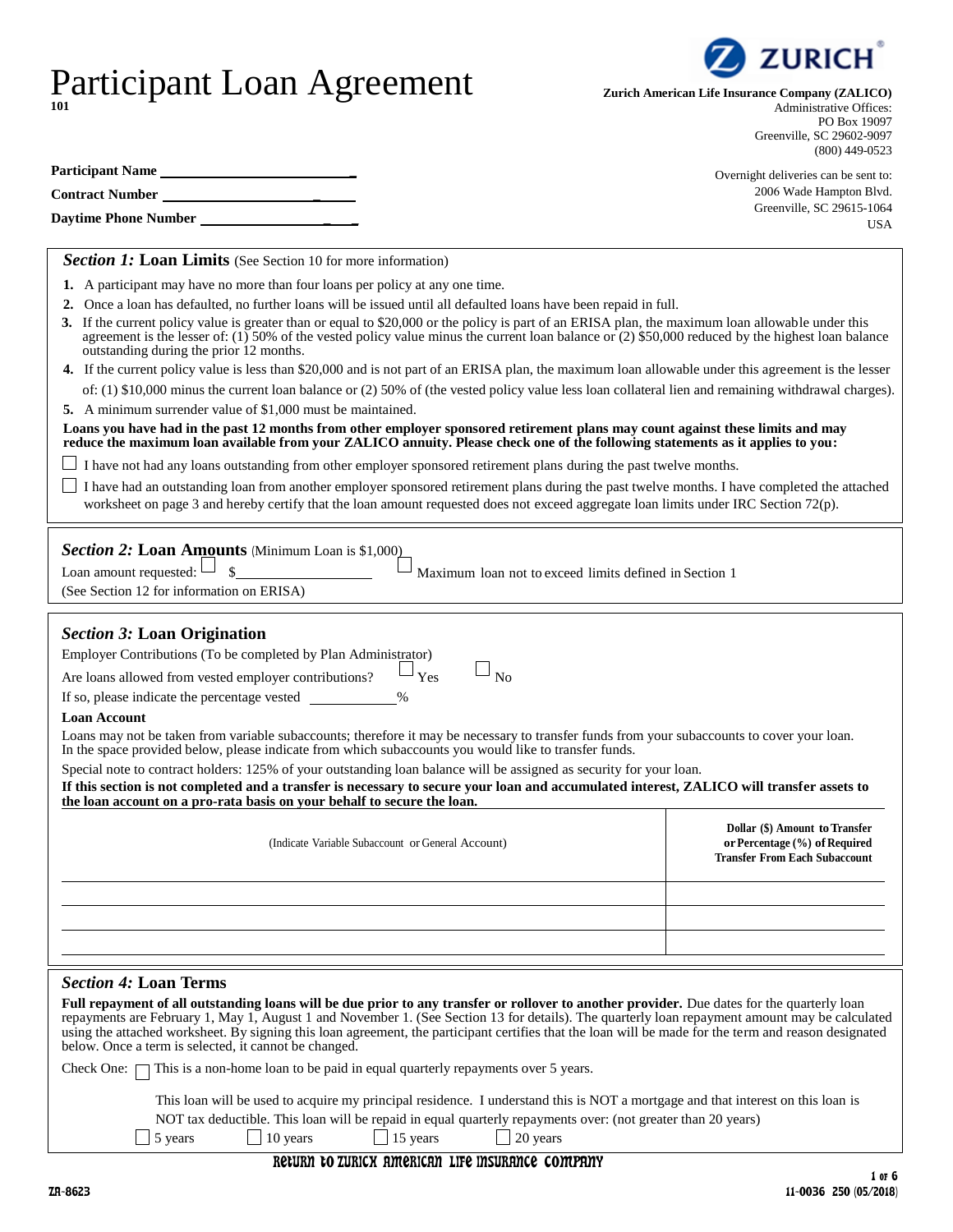# *Section 5:* **Loan Repayment Options**

All loan repayments are used to reduce your outstanding loan balance. Following each payment, any loan collateral amount in excess of the remaining loan balance will be allocated according to your future allocations.

| Any repayments allocated to interest bearing accounts will receive the new money rate in effect. |  |  |  |
|--------------------------------------------------------------------------------------------------|--|--|--|
|--------------------------------------------------------------------------------------------------|--|--|--|

Loan repayments may be made via electronic debit. To sign up for ZALICO pre-authorized checking program for loan repayments, please complete the **Pre-Authorized Checking (PAC) Agreement Form (ZA-8176).**

| Section 6: Mailing Instructions (For payee who lives in the USA. If not completed, check will be mailed to the Policy Owner's address of record.)                                                                                                                                                                                                                                                                                                                                                                                                                                                                                                                                                                                                                                                                                                                                                                                                                                                                                                                                                                                                                                                                                                                                                                                                                                                                     |                                       |                                                                                                                                                                                                                                                                                                                                                                                                               |
|-----------------------------------------------------------------------------------------------------------------------------------------------------------------------------------------------------------------------------------------------------------------------------------------------------------------------------------------------------------------------------------------------------------------------------------------------------------------------------------------------------------------------------------------------------------------------------------------------------------------------------------------------------------------------------------------------------------------------------------------------------------------------------------------------------------------------------------------------------------------------------------------------------------------------------------------------------------------------------------------------------------------------------------------------------------------------------------------------------------------------------------------------------------------------------------------------------------------------------------------------------------------------------------------------------------------------------------------------------------------------------------------------------------------------|---------------------------------------|---------------------------------------------------------------------------------------------------------------------------------------------------------------------------------------------------------------------------------------------------------------------------------------------------------------------------------------------------------------------------------------------------------------|
| Participant address of record<br>Mail to:                                                                                                                                                                                                                                                                                                                                                                                                                                                                                                                                                                                                                                                                                                                                                                                                                                                                                                                                                                                                                                                                                                                                                                                                                                                                                                                                                                             | Owner address of record               |                                                                                                                                                                                                                                                                                                                                                                                                               |
| Payee                                                                                                                                                                                                                                                                                                                                                                                                                                                                                                                                                                                                                                                                                                                                                                                                                                                                                                                                                                                                                                                                                                                                                                                                                                                                                                                                                                                                                 | Account Number (if any)               |                                                                                                                                                                                                                                                                                                                                                                                                               |
| Address/FBO                                                                                                                                                                                                                                                                                                                                                                                                                                                                                                                                                                                                                                                                                                                                                                                                                                                                                                                                                                                                                                                                                                                                                                                                                                                                                                                                                                                                           | <b>Daytime Phone Number</b>           |                                                                                                                                                                                                                                                                                                                                                                                                               |
| <b>Street Address</b>                                                                                                                                                                                                                                                                                                                                                                                                                                                                                                                                                                                                                                                                                                                                                                                                                                                                                                                                                                                                                                                                                                                                                                                                                                                                                                                                                                                                 | City                                  | <b>State</b><br>Zip                                                                                                                                                                                                                                                                                                                                                                                           |
| Please reduce the amount of my loan check by \$10.00 and express mail the check to the address indicated above. Please note, express mail<br>will not be delivered to a PO Box.                                                                                                                                                                                                                                                                                                                                                                                                                                                                                                                                                                                                                                                                                                                                                                                                                                                                                                                                                                                                                                                                                                                                                                                                                                       |                                       |                                                                                                                                                                                                                                                                                                                                                                                                               |
| I wish to use Electronic Funds Transfers (Direct Deposit). I authorize ZALICO to correct electronically any overpayment of erroneous credits<br>made to my account. Please attach a voided check.                                                                                                                                                                                                                                                                                                                                                                                                                                                                                                                                                                                                                                                                                                                                                                                                                                                                                                                                                                                                                                                                                                                                                                                                                     |                                       |                                                                                                                                                                                                                                                                                                                                                                                                               |
| Section 7: Foreign Wire Instruction (required for payees who live outside the USA)<br>enclosed it with this form.<br>request the form.                                                                                                                                                                                                                                                                                                                                                                                                                                                                                                                                                                                                                                                                                                                                                                                                                                                                                                                                                                                                                                                                                                                                                                                                                                                                                |                                       | I (we) live outside of the United States of America. I have completed the form ZA-2001 International Wire Transfer Authorization and<br>Note: Please go to the website https://www.zurichamericanlifeinsurance.com/ and click on the menu link of Customer Service/ Download<br>Forms to download ZA-2001 form. You can also use Customer Service Phone number 1-800-499-0523 or Fax number 1-866-605-3962 to |
| <b>Section 8: Signatures</b><br>The Owner and Participant hereby certify that the information provided in this loan agreement is complete and accurate. The Owner and Participant<br>acknowledge that any loan that is not in compliance with the requirements of Internal Revenue Code Section 72(p) shall be taxable income, and the<br>Owner and Participant accept full responsibility for compliance with its provisions. The Owner and Participant understand that ZALICO accepts no<br>responsibility concerning adherence to these requirements of the loan, and agree to hold ZALICO harmless for any liability as a result of this loan.<br>ZALICO recommends that the Owner and Participant consult a tax advisor regarding the tax implications of a loan under this agreement.<br>By signing below the Owner and Participant certifies that he/she has read and understands the loan agreement and that the loan amount<br>requested in Section 2 is within the prescribed limits of IRC Section 72(p). The Participant also certifies that he/she has fully disclosed all<br>information regarding loans from other employer sponsored retirement plans in determining the overall loan limit under IRC Section 72(p).<br>ZALICO suggests that you consult your attorney or tax advisor if you have had a loan outstanding from another employer sponsored<br>retirement plan during the last 12 months |                                       |                                                                                                                                                                                                                                                                                                                                                                                                               |
| Owner (print name)                                                                                                                                                                                                                                                                                                                                                                                                                                                                                                                                                                                                                                                                                                                                                                                                                                                                                                                                                                                                                                                                                                                                                                                                                                                                                                                                                                                                    | <b>Owner Signature</b>                | <b>Date</b>                                                                                                                                                                                                                                                                                                                                                                                                   |
| Name of Participant (if other than owner)                                                                                                                                                                                                                                                                                                                                                                                                                                                                                                                                                                                                                                                                                                                                                                                                                                                                                                                                                                                                                                                                                                                                                                                                                                                                                                                                                                             | <b>Participant Signature</b>          | Date                                                                                                                                                                                                                                                                                                                                                                                                          |
| Plan Administrator (print name)                                                                                                                                                                                                                                                                                                                                                                                                                                                                                                                                                                                                                                                                                                                                                                                                                                                                                                                                                                                                                                                                                                                                                                                                                                                                                                                                                                                       | Plan Administrator Signature (if any) | Date                                                                                                                                                                                                                                                                                                                                                                                                          |
| <b>Spousal Consent for Community Property States:</b><br>If the plan participant is a resident of AZ, CA, ID, LA, NV, NM, TX, WA or WI, spousal consent is required unless he/she has no legal spouse.                                                                                                                                                                                                                                                                                                                                                                                                                                                                                                                                                                                                                                                                                                                                                                                                                                                                                                                                                                                                                                                                                                                                                                                                                |                                       |                                                                                                                                                                                                                                                                                                                                                                                                               |
| Participant has no legal spouse.                                                                                                                                                                                                                                                                                                                                                                                                                                                                                                                                                                                                                                                                                                                                                                                                                                                                                                                                                                                                                                                                                                                                                                                                                                                                                                                                                                                      |                                       |                                                                                                                                                                                                                                                                                                                                                                                                               |
| Spouse (print name)                                                                                                                                                                                                                                                                                                                                                                                                                                                                                                                                                                                                                                                                                                                                                                                                                                                                                                                                                                                                                                                                                                                                                                                                                                                                                                                                                                                                   | <b>Spouse Signature</b>               | <b>Date</b>                                                                                                                                                                                                                                                                                                                                                                                                   |
| <b>Spousal Consent for ERISA Plans:</b>                                                                                                                                                                                                                                                                                                                                                                                                                                                                                                                                                                                                                                                                                                                                                                                                                                                                                                                                                                                                                                                                                                                                                                                                                                                                                                                                                                               |                                       |                                                                                                                                                                                                                                                                                                                                                                                                               |
| I hereby consent to the loan request as stated above. I understand that a spouse is guaranteed certain rights to assets in this retirement account by<br>federal law and that these include the right to a pre-retirement survivor's annuity and a joint and survivor annuity and that these rights could be<br>diminished by an annuity loan which is not repaid.                                                                                                                                                                                                                                                                                                                                                                                                                                                                                                                                                                                                                                                                                                                                                                                                                                                                                                                                                                                                                                                    |                                       |                                                                                                                                                                                                                                                                                                                                                                                                               |
| Participant has no legal spouse.                                                                                                                                                                                                                                                                                                                                                                                                                                                                                                                                                                                                                                                                                                                                                                                                                                                                                                                                                                                                                                                                                                                                                                                                                                                                                                                                                                                      |                                       |                                                                                                                                                                                                                                                                                                                                                                                                               |
| Spouse (print name)                                                                                                                                                                                                                                                                                                                                                                                                                                                                                                                                                                                                                                                                                                                                                                                                                                                                                                                                                                                                                                                                                                                                                                                                                                                                                                                                                                                                   | <b>Spouse Signature</b>               | <b>Date</b>                                                                                                                                                                                                                                                                                                                                                                                                   |
| Witnessed by: Plan Administrator (print name)                                                                                                                                                                                                                                                                                                                                                                                                                                                                                                                                                                                                                                                                                                                                                                                                                                                                                                                                                                                                                                                                                                                                                                                                                                                                                                                                                                         | <b>Plan Administrator Signature</b>   | Date                                                                                                                                                                                                                                                                                                                                                                                                          |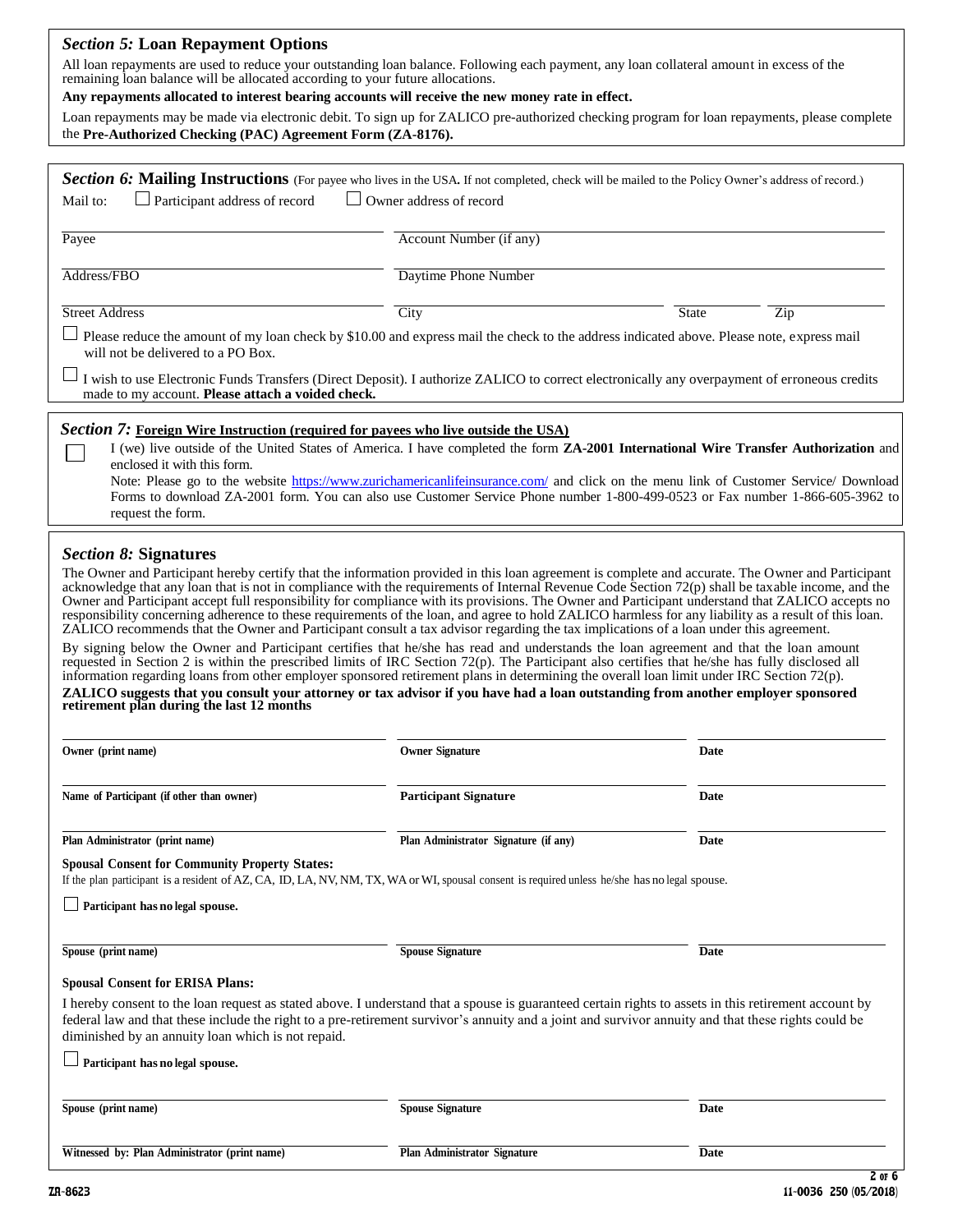# Maximum Loan Worksheet for Participants with Other Outstanding Loans

### **Use this worksheet if you had an outstanding loan balance from an employer sponsored retirement plan at any time during the last twelve months. Only indicate the vested account values for each employer sponsored retirement plan.**

Account values and outstanding loan balances from all 403(b), 401(a), 457(b) and 401(k) plans should be added together to determine the maximum loan available under IRC Section 72(p). If you have loans from other employer retirement plans, we suggest you consult your tax advisor(s) before taking a loan from your ZALICO annuity policy.

# **Instructions**

- **1.** Indicate the date the information was gathered.
- **2.** Include the name of the other carrier in case more information is required.
- **3.** The current account value in **Column A** should include all **vested** amounts with all employer sponsored retirement plans. Employer sponsored retirement plans include 401(a), 401(k), 403(b), 457 and State Retirement Plans.
- **4.** The highest outstanding loan balance over the last twelve months, **Column B**, should indicate the highest outstanding loan during the **one year period** prior to the day you gather the information.
- **5.** The current loan balance in **Column C** must be the loan balance as of the date the information was gathered.
- **6.** Provide information on **all** employer sponsored retirement plans even if there is currently no loan outstanding from that plan provided at least one of your plans has an outstanding loan.

**Other Carrier Information** (To be completed by the Participant) **Table 1** *Date Completed Column A Column B Column C* **Name of Other Carrier Current Vested Account Value Highest outstanding loan balance over the last twelve months Current Loan Balance Total**

### **Certification**

I hereby certify that the information provided is complete and accurate. I understand that the maximum loan available to me under this agreement will not exceed the lessor of: (1) the aggregate loan limit under IRC Section 72(p) based upon all employer sponsored retirement plans or (2) the maximum loan available under IRC Section 72(p) based solely upon my ZALICO account values.

| Name of Owner                             | <b>Owner Signature</b> | Date |
|-------------------------------------------|------------------------|------|
| Name of Participant (if other than owner) | Participant Signature  | Date |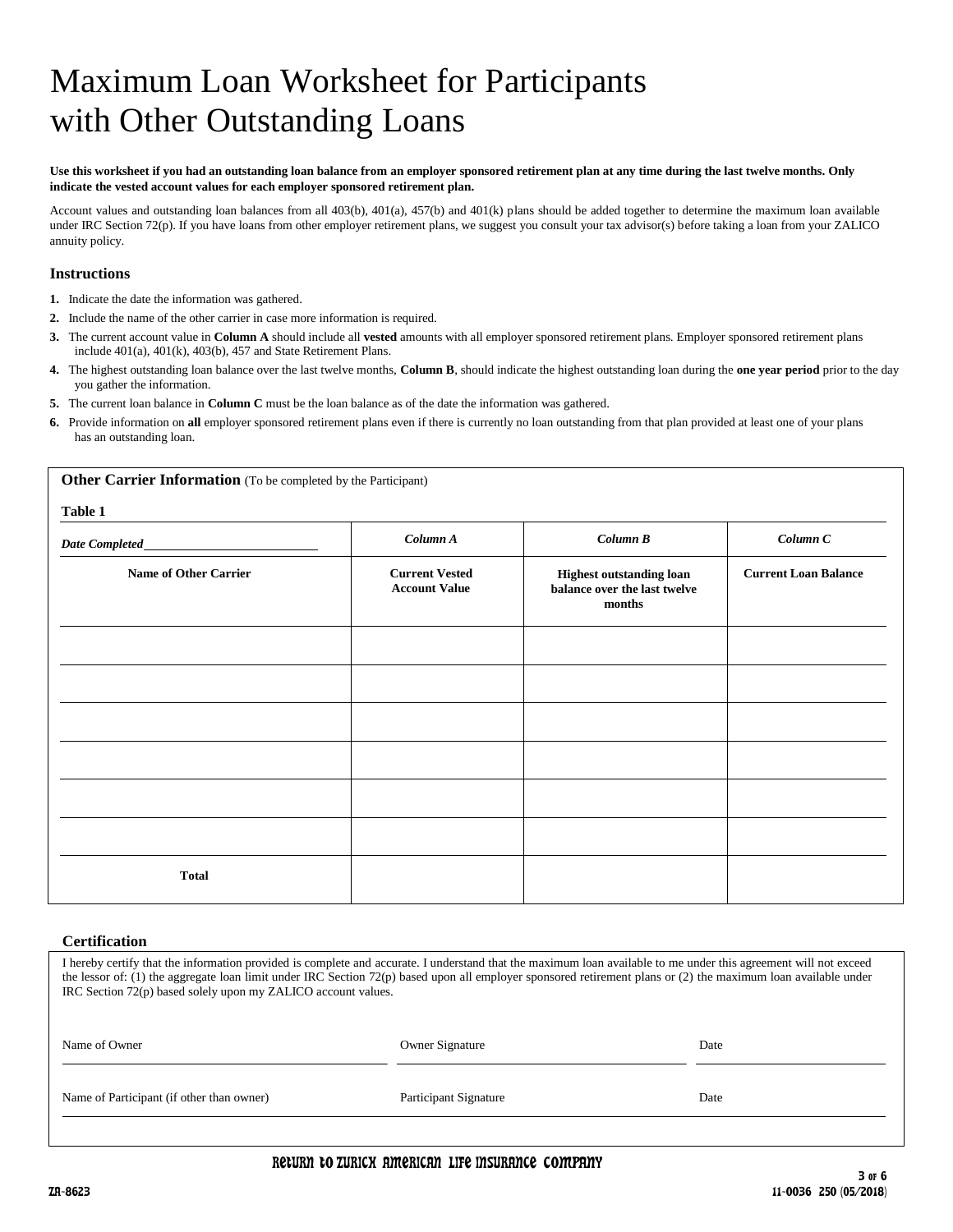# Quarterly Loan Repayment Calculation

# **5, 10, 15, and 20-Year Loans**

Your loan interest rate is specified in your policy pages.

You borrow \$10,000 for 5 years and your policy specifies a loan interest rate of 5.50%. To determine the loan repayment, select the 5-year repayment factor from the corresponding section below and multiply it by \$10,000.

**Example:** 5-year loan = \$10,000

5-year loan repayment factor @ 5.50% = 0.0574

 $$10,000 \times 0.0574 = $574.00$ 

The loan repayment is \$574.00 per quarter for 5 years.

# **Repayment Factor to Determine Quarterly Loan Repayments**

| <b>Loan Interest Rate</b> | <b>5-Year Factor</b> | 10-Year Factor | <b>15-Year Factor</b> | 20-Year Factor |
|---------------------------|----------------------|----------------|-----------------------|----------------|
| 5.00%                     | 0.0567               | 0.0318         | 0.0236                | 0.0197         |
| 5.25%                     | 0.0570               | 0.0321         | 0.0240                | 0.0201         |
| 5.50%                     | 0.0574               | 0.0325         | 0.0244                | 0.0205         |
| 5.75%                     | 0.0577               | 0.0329         | 0.0248                | 0.0209         |
| 6.00%                     | 0.0581               | 0.0332         | 0.0252                | 0.0213         |
| 6.25%                     | 0.0584               | 0.0336         | 0.0256                | 0.0217         |
| 6.50%                     | 0.0587               | 0.0340         | 0.0260                | 0.0222         |
| 6.75%                     | 0.0591               | 0.0343         | 0.0264                | 0.0226         |
| 7.00%                     | 0.0594               | 0.0347         | 0.0268                | 0.0230         |
| 7.25%                     | 0.0598               | 0.0351         | 0.0272                | 0.0234         |
| 7.50%                     | 0.0601               | 0.0354         | 0.0276                | 0.0239         |
| 7.75%                     | 0.0605               | 0.0358         | 0.0280                | 0.0243         |
| 8.00%                     | 0.0608               | 0.0362         | 0.0284                | 0.0247         |
| 8.25%                     | 0.0612               | 0.0366         | 0.0288                | 0.0252         |
| 8.50%                     | 0.0615               | 0.0369         | 0.0292                | 0.0256         |
| 8.75%                     | 0.0619               | 0.0373         | 0.0296                | 0.0261         |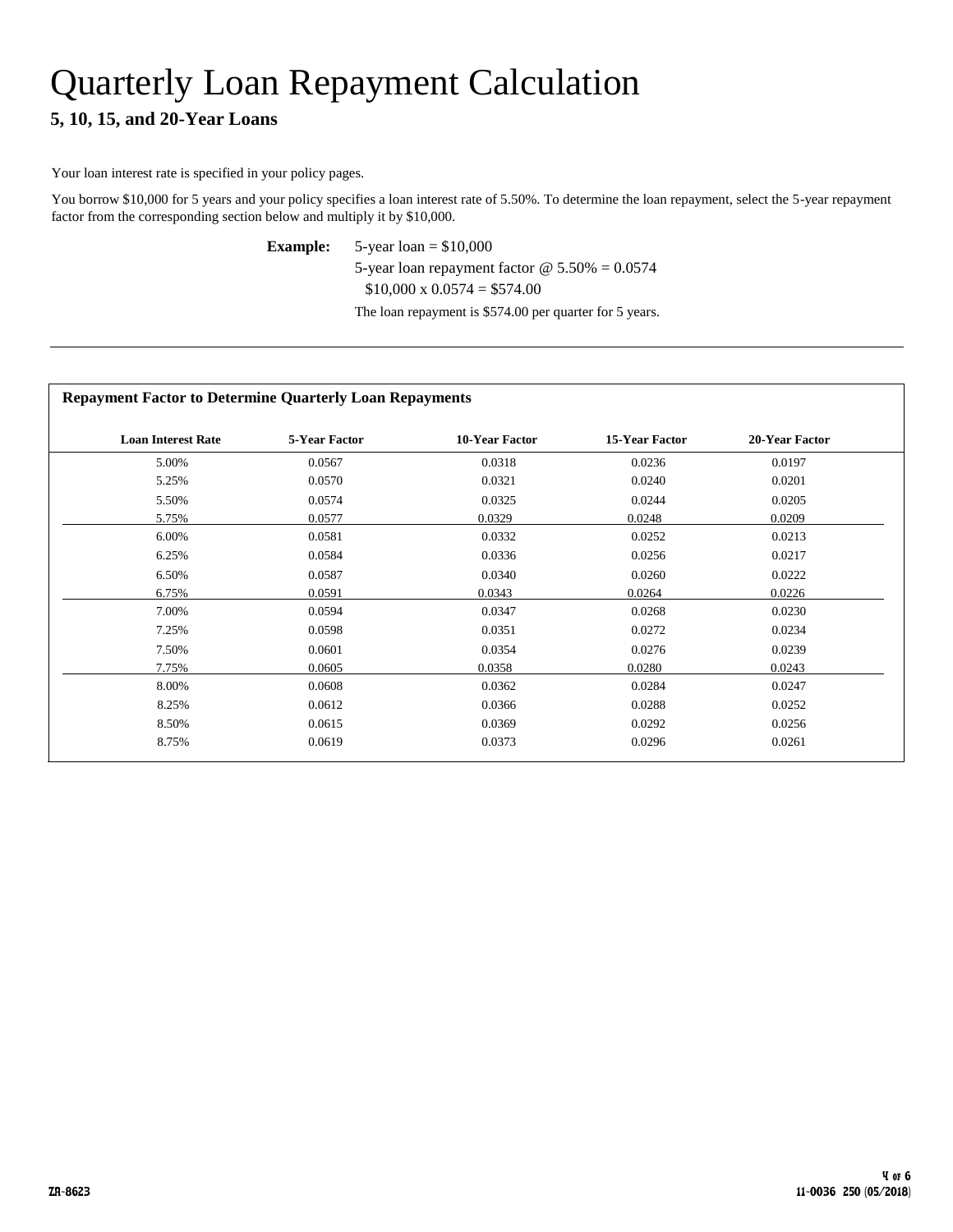# Loan Information Sheet **To be retained for Participant's records**

**Enter your loan amount, loan term and the date the loan was requested. Detach and retain this sheet for your records.**

| <b>Section 9: Loan Request Information</b>                                                                                                                                                                                                                                                                                                                          |
|---------------------------------------------------------------------------------------------------------------------------------------------------------------------------------------------------------------------------------------------------------------------------------------------------------------------------------------------------------------------|
| Maximum Loan Available<br>Loan amount requested: \$                                                                                                                                                                                                                                                                                                                 |
| 10 Year Home Loan<br>$\frac{1}{5}$ Years<br>Loan Terms:<br>15 Year Home Loan<br>20 Year Home Loan                                                                                                                                                                                                                                                                   |
| Date of Request:                                                                                                                                                                                                                                                                                                                                                    |
|                                                                                                                                                                                                                                                                                                                                                                     |
| <b>Section 10: Loan Amount and Other Terms</b>                                                                                                                                                                                                                                                                                                                      |
| A loan under this agreement will be made directly to the plan Participant (Annuitant under the policy)                                                                                                                                                                                                                                                              |
| <b>Loan Maximum</b>                                                                                                                                                                                                                                                                                                                                                 |
| 1. A participant may have no more than four loans per policy at any one time.                                                                                                                                                                                                                                                                                       |
| Once a loan has defaulted, no further loans will be issued until all defaulted loans have been repaid in full.<br>2.                                                                                                                                                                                                                                                |
| 3. If the current policy value is greater than or equal to \$20,000, or the policy is part of an ERISA plan, the maximum loan allowable under this<br>agreement is the lesser of: (1) 50% of the vested policy value minus the current loan balance or (2) \$50,000 reduced by the highest loan<br>balance outstanding during the prior 12 months.                  |
| 4. If the current policy value is less than \$20,000 and is not part of an ERISA plan, the maximum loan allowable under this agreement is the<br>lesser of: (1) $$10,000$ minus the current loan balance or (2) 80% of (the policy value less loan collateral lien and remaining withdrawal charges).                                                               |
| 5. A minimum surrender value of \$500 (or as stated in policy pages) must be maintained.                                                                                                                                                                                                                                                                            |
| <b>Examples:</b>                                                                                                                                                                                                                                                                                                                                                    |
| 1. If your current vested ZALICO policy value is \$35,000, with no outstanding loan, the maximum loan available to you is 50% of the nonforfeitable<br>policy value, or \$17,500.                                                                                                                                                                                   |
| 2. If your current vested ZALICO policy value is \$15,000, with a loan balance of \$5,000, the maximum loan available to you is \$5,000.                                                                                                                                                                                                                            |
| 3. If your current vested ZALICO policy value is \$60,000 and your highest outstanding loan balance with another carrier during the prior twelve months was<br>\$40,000, your maximum loan would be \$50,000 minus your highest outstanding loan balance (\$40,000), or \$10,000.                                                                                   |
| <b>Other Outstanding Loans</b>                                                                                                                                                                                                                                                                                                                                      |
| In general, account values and outstanding loans from all $403(b)$ , $401(a)$ , $457(b)$ and $401(k)$ plans should be added together to determine the maximum loan<br>available under IRC Section 72(p). If you have loans from other employer retirement plans, we strongly suggest you consult your tax advisor before taking<br>a loan from your ZALICO annuity. |
| <b>Policies with Employer and Employee Contributions—The loan will be applied to these contributions on a prorated basis. Only vested employer</b><br>contributions can be used for a loan.                                                                                                                                                                         |

### *Section 11:* **Fixed Interest Loans**

*Rate Charged*—The loan interest rate charged is the interest rate specified for loans under the policy.

*Rate Credited*—The loan balance under the policy will be credited with interest at the rate specified in the policy.

*Collateral*—An amount of the policy value equal to 125% of the outstanding loan balance is assigned as security for the loan.

## *Section 12:* **ERISA Loans**

All loans must meet the requirements of Section 402 of the Employer Retirement Income Security Act of 1974 (ERISA). It is the responsibility of the Plan Trustee or Plan Administrator to determine whether the loan terms of this agreement comply with their plan and all applicable provisions of ERISA.

*ERISA Applicability*—Please check with your plan administrator to determine if ERISA applies to the policy.

*ERISA Provisions*—50% of the vested policy value less outstanding loans up to a \$50,000 maximum is permitted.

### **ERISA Loan Interest Rates**

*Rate Charged*—The loan interest rate charged is based on the Moody's Average-Monthly Corporate rate published by Moody's two calendar months prior to the date of the loan, rounded to the nearest .25% (ERISA Rate). This rate will be stated in the transaction confirmation.

*Rate Credited*—The loan balance under the policy will be credited with interest at a rate equal to the applicable ERISA Rate minus 2.5%.